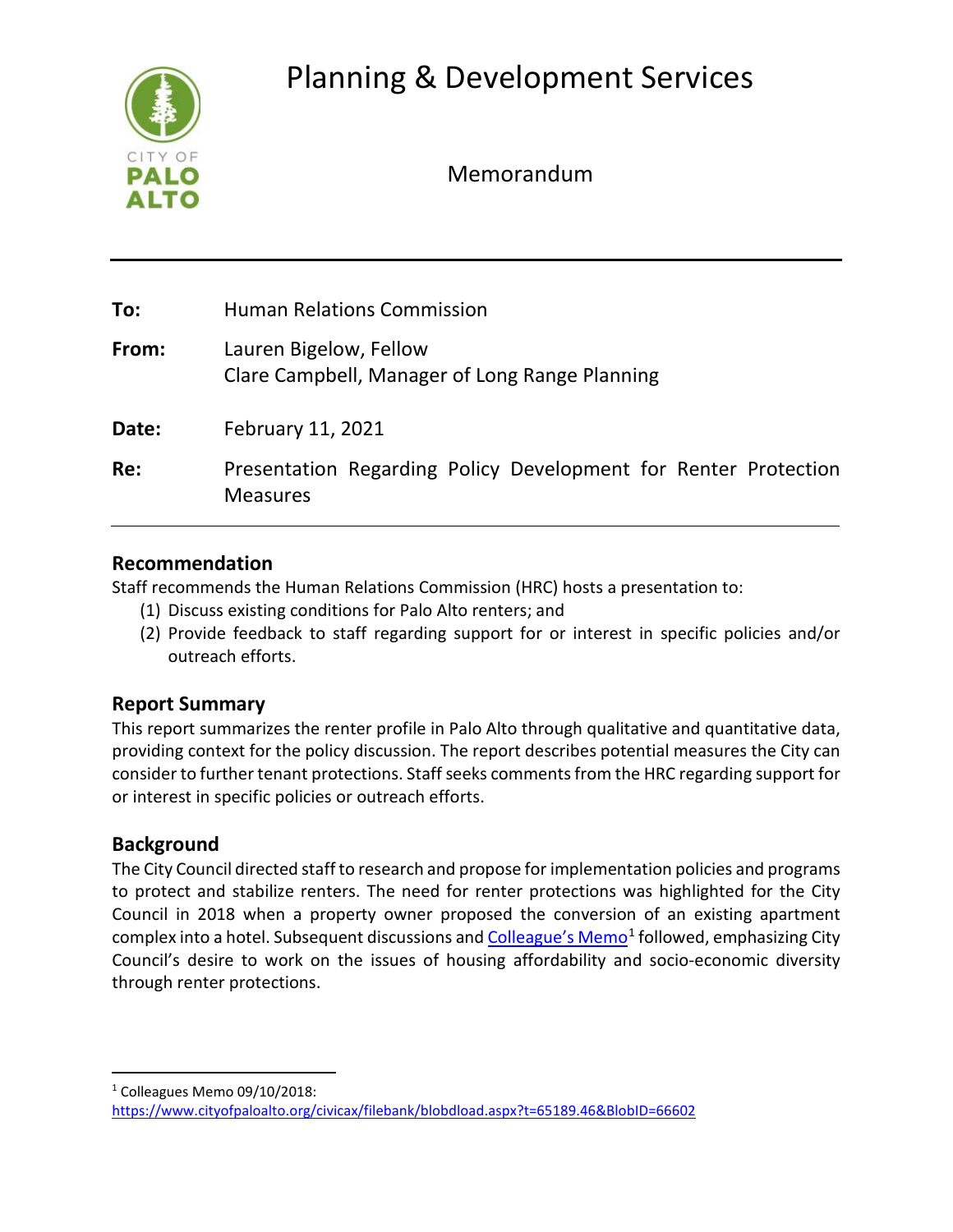In late 2019, in order to move policy development forward, staff applied for and received a Partnership for the Bay's Future Challenge Grant. This grant provided a mid-career fellow for a two-year term to assist with the development and implementation of policies and programs to protect renters and preserve affordable housing.

## Partnership for the Bay's Future & Challenge Grant

The Challenge Grant Fellowship is an effort of the [Partnership for the Bay's Future](https://baysfuture.org/)<sup>[2](#page-1-0)</sup>. The Partnership for the Bay's Future (PBF) is a collaborative effort to build a prosperous, inclusive, vibrant and livable Bay Area. Founding members of the Partnership bring together industry leaders from community, businesses, philanthropies, and government to find solutions to ensure that people of all backgrounds and economic statuses can call the Bay Area home. PBF's goal is to increase housing affordability for all and ensure vibrant communities of racial equity and economic inclusion.

In March 2020, Palo Alto's Fellow began her role to assist staff with the development and implementation of policies and programs to protect renters and preserve affordable housing. In addition, Challenge Grant jurisdictions select a community partner to work alongside the City and Challenge Grant Fellow; the City selected Silicon Valley at Home (SV@Home).

## Key Activities to Date

Enabled by the Fellow's added capacity, the Planning and Transportation Commission held a study session on September 30, 2020 to begin the discussions and get feedback. Commissioners expressed interest in what group quarters actually entailed, just-cause versus at-cause evictions, and whether a significant portion of the renter households are exempt from current protections due to their status as single-family homes. There were six public speakers for this item, many expressing concerns over the high rents and the importance of renter protections. For more details on the comments and discussion, please see the meeting minutes and staff report.<sup>[3](#page-1-1)</sup> In addition, a series of webinars began shortly after the COVID-19 pandemic and continues this year. The webinar series highlights topics of interest to tenants throughout Palo Alto including eviction moratoria, mediation resources, and how to access affordable housing.

## **Discussion**

This section outlines the details of the renter-profile in the City and discusses existing and potential renter protection measures.

### **Profile of Renters and Rental Housing Units**

The key information provided below describes the City's rental profile including the types and quantity of housing units, household income, and rental rates.

<span id="page-1-0"></span><sup>2</sup> Partnership for the Bay's Future:<https://baysfuture.org/>

<span id="page-1-1"></span><sup>3</sup> PTC Staff Report, 09/30/2020:<https://www.cityofpaloalto.org/civicax/filebank/documents/78563> PTC Meeting Minutes, 09/30/2020[: https://www.cityofpaloalto.org/civicax/filebank/documents/78925](https://www.cityofpaloalto.org/civicax/filebank/documents/78925)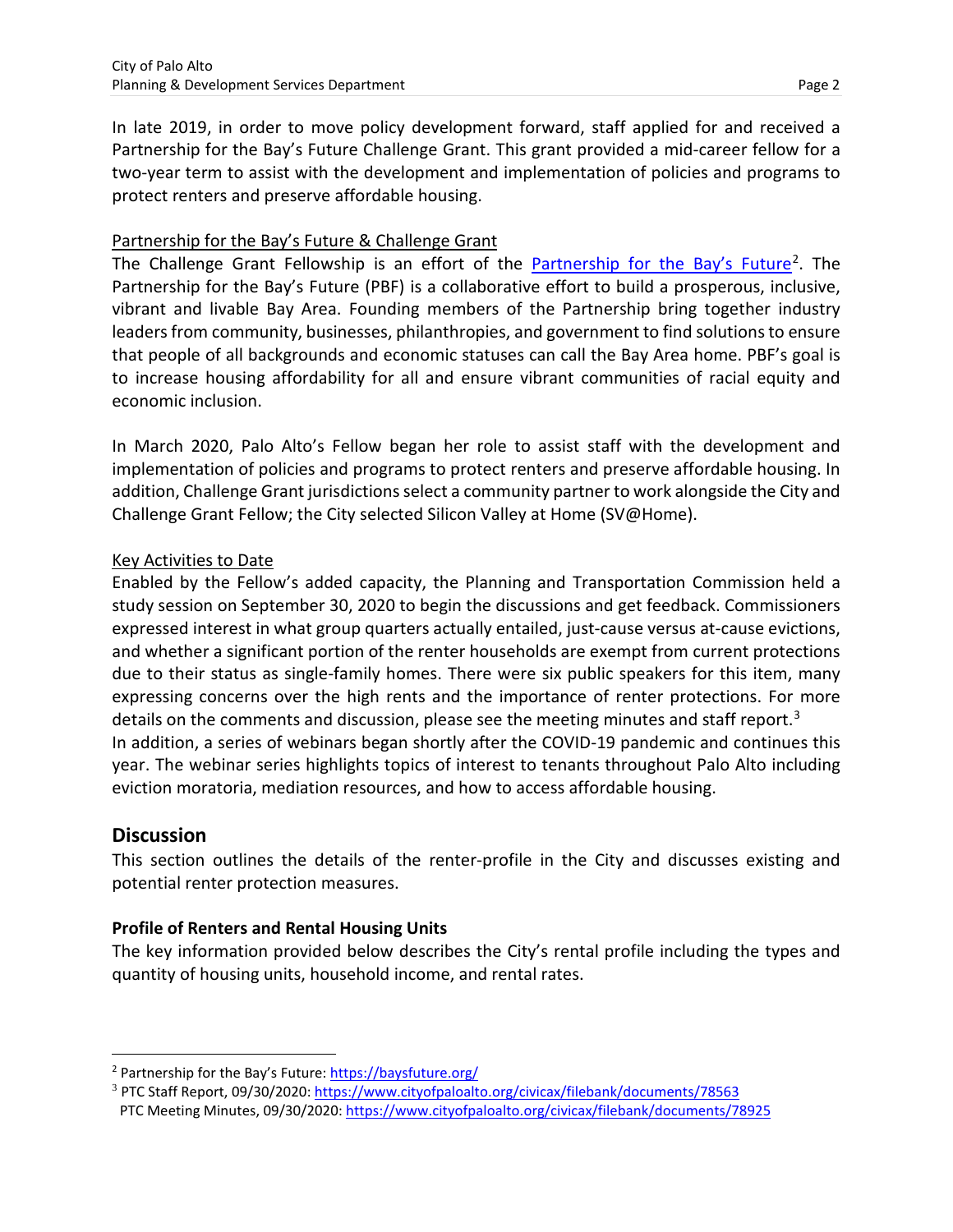#### Rental Housing Unit Type

According to 2018 American Community Survey data, renters occupy 45% of Palo Alto's housing stock; that is 11,764 renter-occupied units out of 26,212 total units. Single-family homes make up the largest proportion of unit type, with 27% of renter households occupying a single-family home. This is followed by large apartment complexes of 50 units and more; such properties account for 21.9% of rental housing units. Figure 1 provides a graphic illustration of the distribution.

#### Rental Household Income

The incomes of the rental households directly relate to the ability of those households to afford the rent





*Figure 1 - Source 2018 American Community Survey*

without using a significant portion of their income for rent. Of renting households, 25% make less than \$50,000; 19% make between \$50,000 to \$100,000; and 39%--the largest percentage of renter---are in households earning more than \$150,000 (39%).

| Table 1: Palo Alto Rental Housing Stock by Type |                                     |                                     |               |                                          |                                        |                                              |                                                    |                                                   |              |  |  |
|-------------------------------------------------|-------------------------------------|-------------------------------------|---------------|------------------------------------------|----------------------------------------|----------------------------------------------|----------------------------------------------------|---------------------------------------------------|--------------|--|--|
|                                                 | Single<br>Family<br><b>Detached</b> | Single<br>Family<br><b>Attached</b> | <b>Duplex</b> | <b>Triplex</b><br>and<br><b>Fourplex</b> | <b>Small</b><br>Apt. (5 to<br>9 units) | <b>Medium</b><br>Apt. (10<br>to 19<br>units) | <b>Medium</b><br>Apartme<br>nt (20 to<br>49 units) | Large<br>Apt.<br><b>Complex</b><br>(50+<br>units) | <b>Total</b> |  |  |
| <b>Number</b><br>of Units                       | 3,234                               | 489                                 | 294           | 1,002                                    | 1,362                                  | 1,228                                        | 1,579                                              | 2,576                                             | 11,764       |  |  |
| % of<br>Total<br><b>Units</b>                   | 27.49%                              | 4.16%                               | 2.50%         | 8.52%                                    | 11.58%                                 | 10.44%                                       | 13.42%                                             | 21.90%                                            | 100          |  |  |
| Source: 2018 American Community Survey          |                                     |                                     |               |                                          |                                        |                                              |                                                    |                                                   |              |  |  |

### Palo Alto Rental Costs

The affordability of rent is relative; it relates to a household's income, it's size, and the rents within a region. According to the Department of Housing and Urban Development (HUD), a rent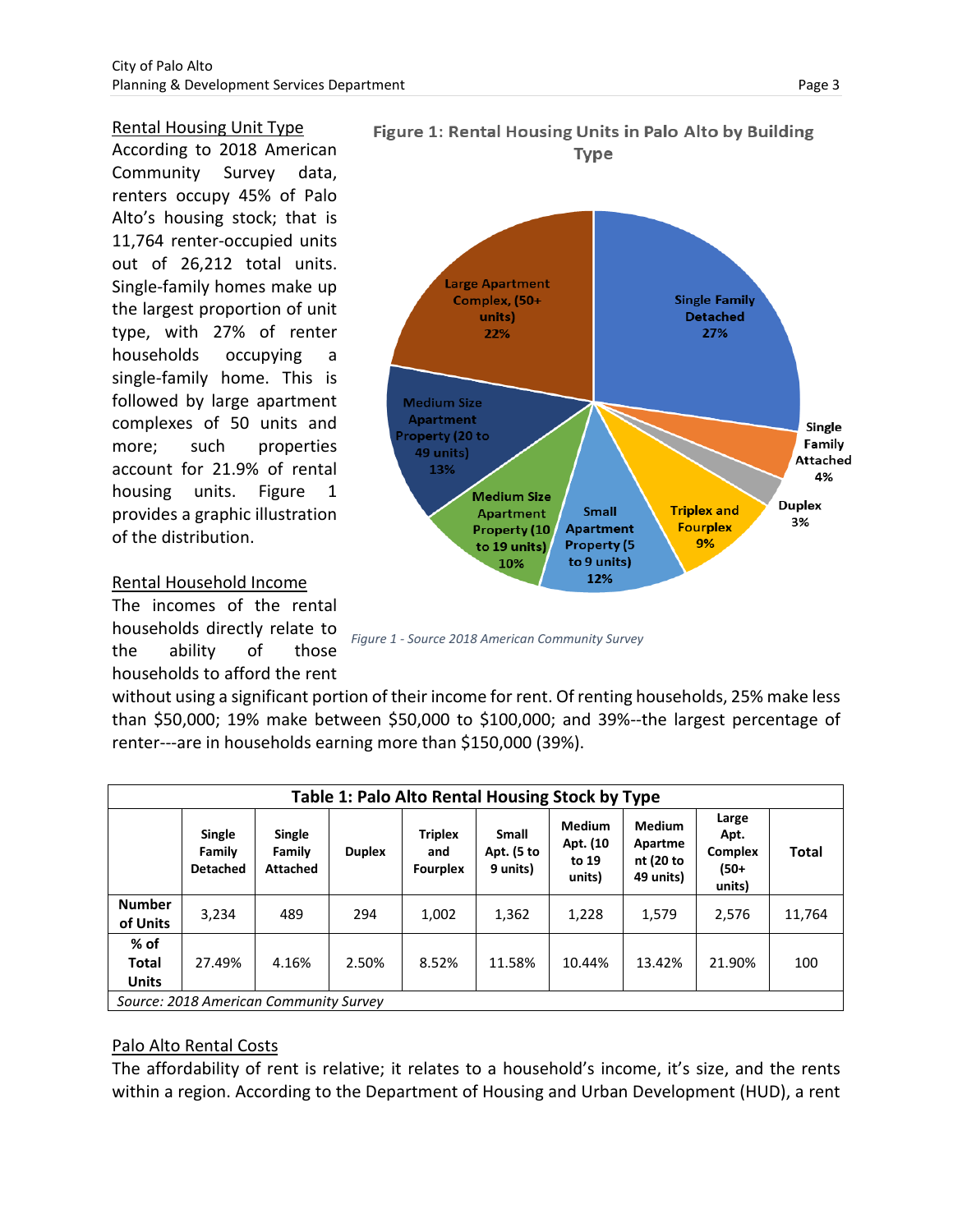is affordable if a household spends 30% or less of the household's income on rent. If household spends more than 30% of its income on rent, the housing unit is considered unaffordable and the household is "cost burdened". If a household spends more than 50% of its income on rent, a household is considered "severely cost burdened." As rental costs have risen throughout the Bay Area and Palo Alto, many households have become severely rent burdened and are spending more than 50% of their income on their rent.

Table 2 demonstrates the cost burdened households by income category. For the most part, lower income households are more cost-burdened than higher income households. Of the 11,764 total rental units, 37% of the households are considered cost burdened. The lower the household income, the greater the proportion of rent-burdened households in that tier. For example, among Palo Alto's renter households making more than \$75,000, only 17% of those households are considered rent burdened. While 73% of renting households earning between \$50,000 to \$79,999 annually are cost-burdened. This indicates that lower income households in Palo Alto are the most challenged to pay their rent and have limited resources to use for other needs such as food, child care, transportation, medical care, education, and other needs.

Palo Alto rental rates range across housing types. The median rent across all housing types and unit sizes in Palo Alto (201[4](#page-3-0)-2018) was \$2,471.<sup>4</sup> A household of 4 would need to earn \$88,956 for the median rent to be affordable.

| Table 2: Rent Burdened Households in Palo Alto |          |                     |                 |                       |  |  |  |  |  |
|------------------------------------------------|----------|---------------------|-----------------|-----------------------|--|--|--|--|--|
|                                                | Number   | Percent of          | Cost            | Percent of Cost       |  |  |  |  |  |
|                                                | of Units | <b>Total Renter</b> | <b>Burdened</b> | <b>Burdened Units</b> |  |  |  |  |  |
|                                                |          | Units               | Units           | in Income Tier        |  |  |  |  |  |
| Zero or Negative Income                        | 369      | 3.1%                |                 |                       |  |  |  |  |  |
| Less than \$20,000                             | 1,344    | 11.4%               | 1,135           | 84.45%                |  |  |  |  |  |
| \$20,000 to \$34,999                           | 752      | 6.4%                | 672             | 89.36%                |  |  |  |  |  |
| \$35,000 to \$49,999                           | 600      | 5.1%                | 449             | 74.83%                |  |  |  |  |  |
| \$50,000 to \$74,999                           | 1,319    | 11.2%               | 968             | 73.39%                |  |  |  |  |  |
| \$75,000 or more                               | 6958     | 59.1%               | 1,185           | 17.03%                |  |  |  |  |  |
| No Cash Rent                                   | 422      | 3.8%                |                 |                       |  |  |  |  |  |
| <b>TOTAL UNITS</b>                             | 11,764   | 100%                | 4,409           | 37.48%                |  |  |  |  |  |
| Source: American Community Survey              |          |                     |                 |                       |  |  |  |  |  |

## **Renter Protection Policies as Racial Equity Tools**

According to a June 1[5,](#page-3-1) 2020 staff report<sup>5</sup>, City Council made it clear that addressing issues of systemic racism was a high priority for the City. The Human Relations Commission (HRC) had been of great assistance in furthering that priority.

<span id="page-3-0"></span><sup>4</sup> 2018 American Community Survey

<span id="page-3-1"></span><sup>5</sup> City Council Report, 06/15/2020:

<https://www.cityofpaloalto.org/civicax/filebank/blobdload.aspx?t=75278.55&BlobID=77273>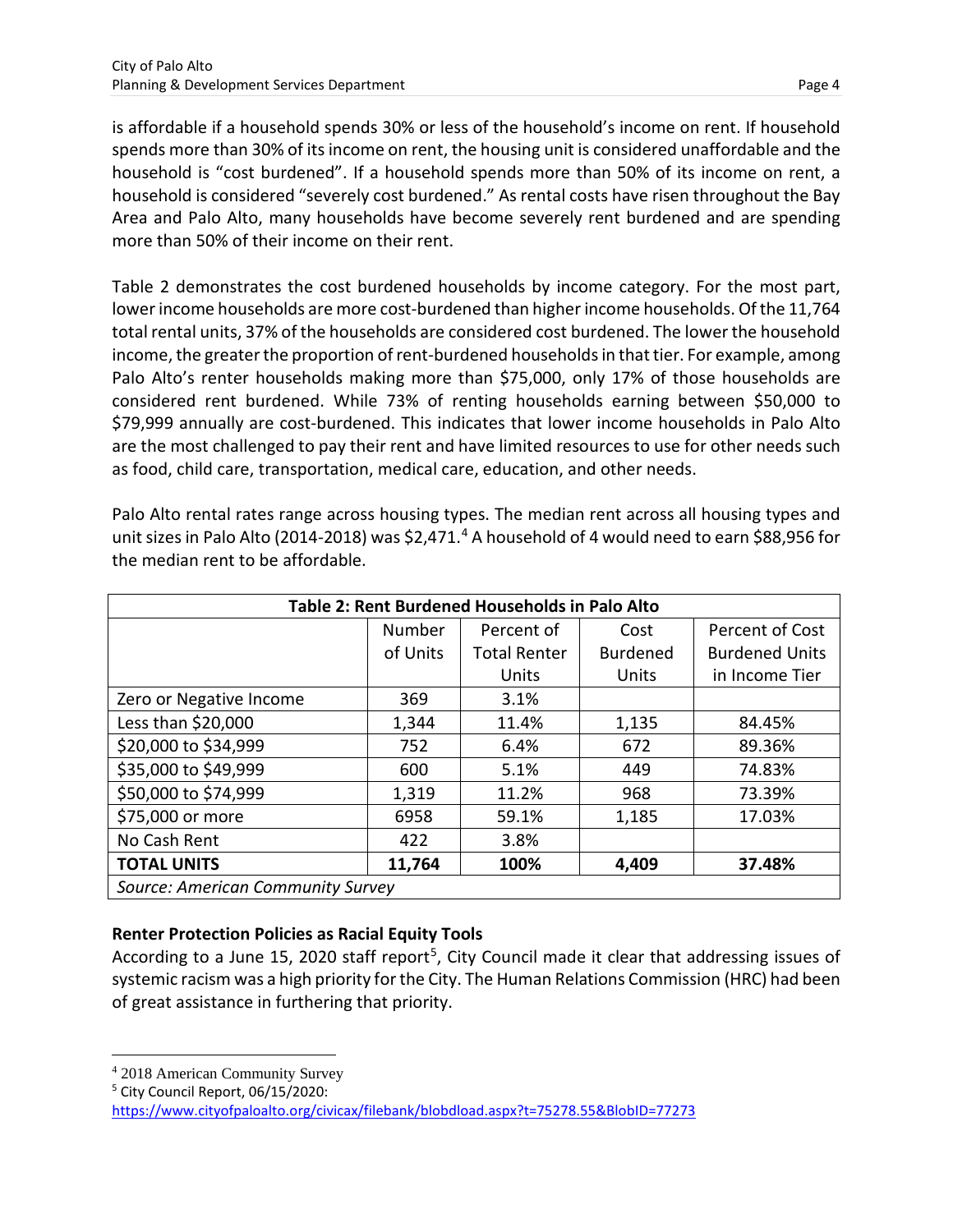Further movement and momentum to address systemic racism can be achieved through the support of renter protections. Studies show that "people of color are more likely to pay too much for rent and face greater housing instability than Whites" (Policylink, *Inclusive Processes to* [Advance Racial Equity in Housing Recovery\)](https://www.policylink.org/resources-tools/housing-inclusive-processes-covid). By pursuing tenant protections, the City of Palo Alto can help alleviate some elements of instability and housing discrimination. If the creation of tenant protection policies centers Black and other marginalized populations, they can combat systemic racism.

### Palo Alto Renter Protection Policies

Palo Alto has several permanent rental protection policies and programs in place. Palo Alto's mediation program<sup>[6](#page-4-0)</sup> has been in existence for over 30 years, helping renters and landlords talk to each other to resolve disputes. Palo Alto also has is the right to a one-year lease (PAMC Section 9.68.030), which is a common renter protection policy. Council also adopted a tenant relocation assistance policy for housing developments of 50 units or more (PAMC Section 9.68.035).

## State Renter Protection Policies

The California legislature passed and Governor Newsom signed [AB 1482,](https://leginfo.legislature.ca.gov/faces/billTextClient.xhtml?bill_id=201920200AB1482) known as the Tenant Protection Act of 2019. AB 1482 caps annual rent increases statewide at 5% plus the rate of inflation for much of the state's multifamily housing stock. It also requires landlords to demonstrate an acceptable reason to evict tenants in place for 12 months or more. Such acceptable reasons include the tenant has not paid their rent or is using the unit for something illegal. AB 1482 went into effect on January 1, 2020 and will remain in effect for a decade.

While AB 1482 provides a framework for allowable rent increases, the enforcement of these increases is not addressed by the law. A tenant who feels the landlords have violated the law may seek mediation or redress from a court for violation of the law. Such means of addressing alleged violations may be beyond the means of many, especially low-income tenants or those who face a language barrier. To aid in the enforcement of AB 1482, local jurisdictions can implement a rental registry. By regularly requiring landlords to provide information regarding their units, cities gain insight into the practices of landlords—and their adherence to state law.

A number of other tenant protection policies have been implemented by cities and jurisdictions throughout California and the United Stated. Tenant relocation assistance does not prevent displacement of tenant, but does provide a softer landing and may discourage eviction of longtime tenants. Palo Alto has this policy and could consider expanding it to smaller units. Building on AB 1482, jurisdictions have further limited the acceptable reasons for evicting a tenant. Providing tenants with a right to counsel in legal proceedings has shown significant impact in jurisdictions that have adopted this. are some of the other policies that are under consideration. Staff are working together with Policy Link, Silicon Valley at Home, and local organizations to understand local needs related to implementation of AB 1482 and additional policies that can serve local renters.

<span id="page-4-0"></span><sup>6</sup> Palo Alto Mediation Program[: http://www.paloaltomediation.com/home.html](http://www.paloaltomediation.com/home.html)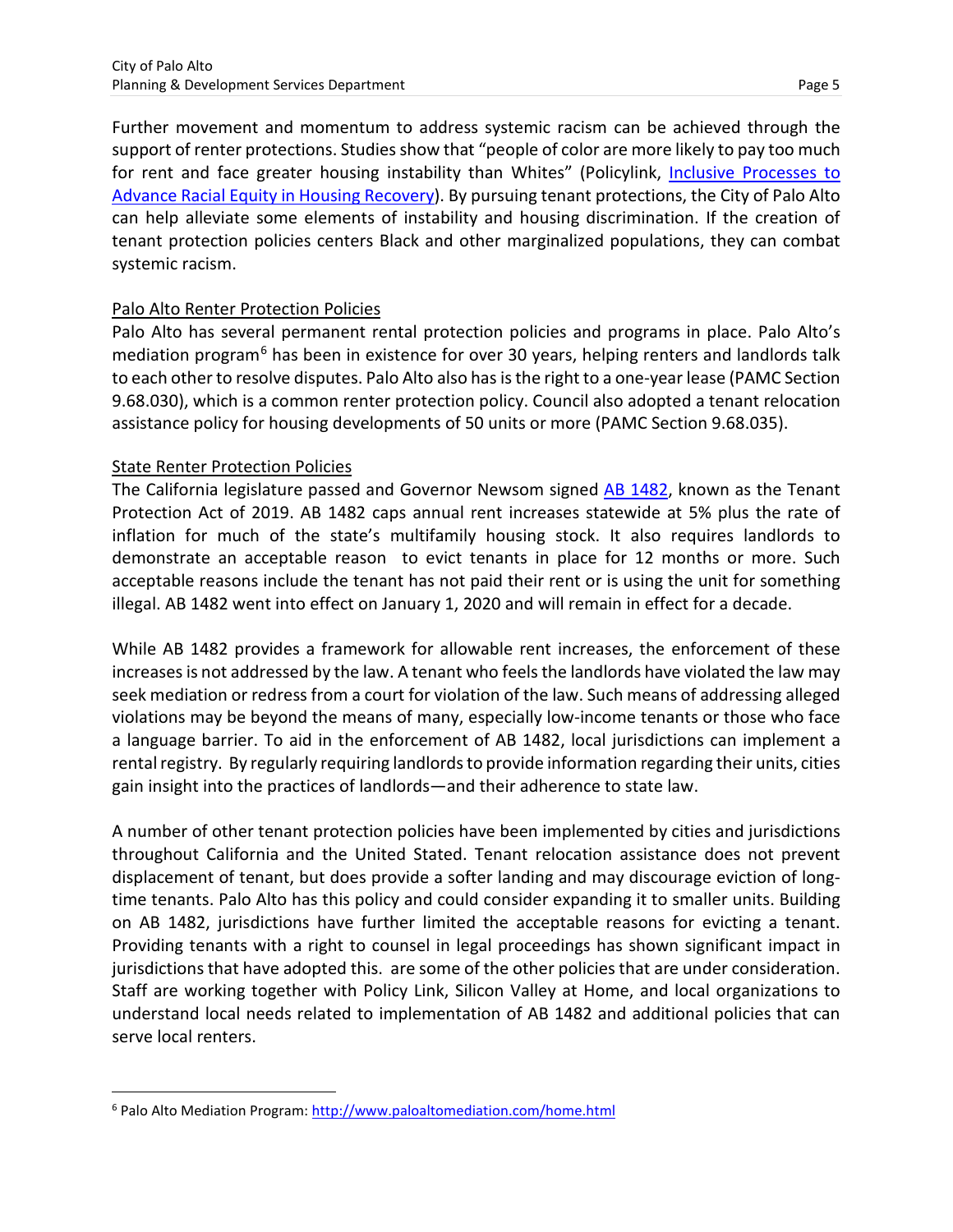The PBF Fellow has engaged in conversations with local renters. Through these conversations the Fellow has learned that many renters want to learn more about these laws. There is some confusion regarding what applies to and protects both tenants and landlords. This may be an opportunity for the City, SV@Home, and local community members to work together to provide information on what current laws cover and what resources are available to residents.

In a 201[7](#page-5-0) Colleague's Memo<sup>7</sup> on renter protections, City Attorney Molly Stump included several useful pieces of research. This included an analysis conducted by the City of Fremont through Management Partners. They analyzed just cause evictions and rent control. The conclusion of the analysis states that the most effective policies were those that responded to needs of the community, as told to the policymakers by members of the renter community. Because there are a number of renter protections folded into AB1482, it will be up to the City to decide how larger state law will be implemented at the city level.

## **Next Steps**

Through this project, the City will continue to explore the renter protection policies that best fit Palo Alto. Through PolicyLink, the cohort of seven jurisdictions, and other resources, the City has significant access to guidance regarding best practices and examples from nearby jurisdictions that can inform what may best serve Palo Alto.

In addition, the Planning and Development Services Department continues to find ways to gather qualitative information from local Palo Alto renters to better understand the challenges they face. It is worth noting that the percentage of renters in Palo Alto surprises people because renter voices are not routinely heard at community engagement events. A significant undertaking for this program is to strengthen the connection between the City and its renters, allowing the renters to understand that their needs and desires are considered. Reaching out and building rapport with the large and disparate renter community in Palo Alto has been challenged by necessary precautions to protect against COVID. Nevertheless, the City is partnering with other organizations to host webinars, virtual calls, and other virtual activities to get in touch with more renters, hear their stories, and learn what can help improve the stability of renters in Palo Alto.

# **Community Outreach**

The Challenge Grant proposal submitted by the City envisioned a period of outreach including small group meetings, focus groups, workshops, and other events to hear directly from renters regarding any challenges they face. Due to the pandemic, the City is working to adapt these outreach methods to be virtual. As phone calls and virtual meetings have become more normalized, the team continues to enhance opportunities to hear from renters directly and develop policies and strategies that address the needs of Palo Alto's renter community.

<span id="page-5-0"></span><sup>7</sup> Colleague's Memo 10/16/2017[: https://www.cityofpaloalto.org/civicax/filebank/documents/61406](https://www.cityofpaloalto.org/civicax/filebank/documents/61406)